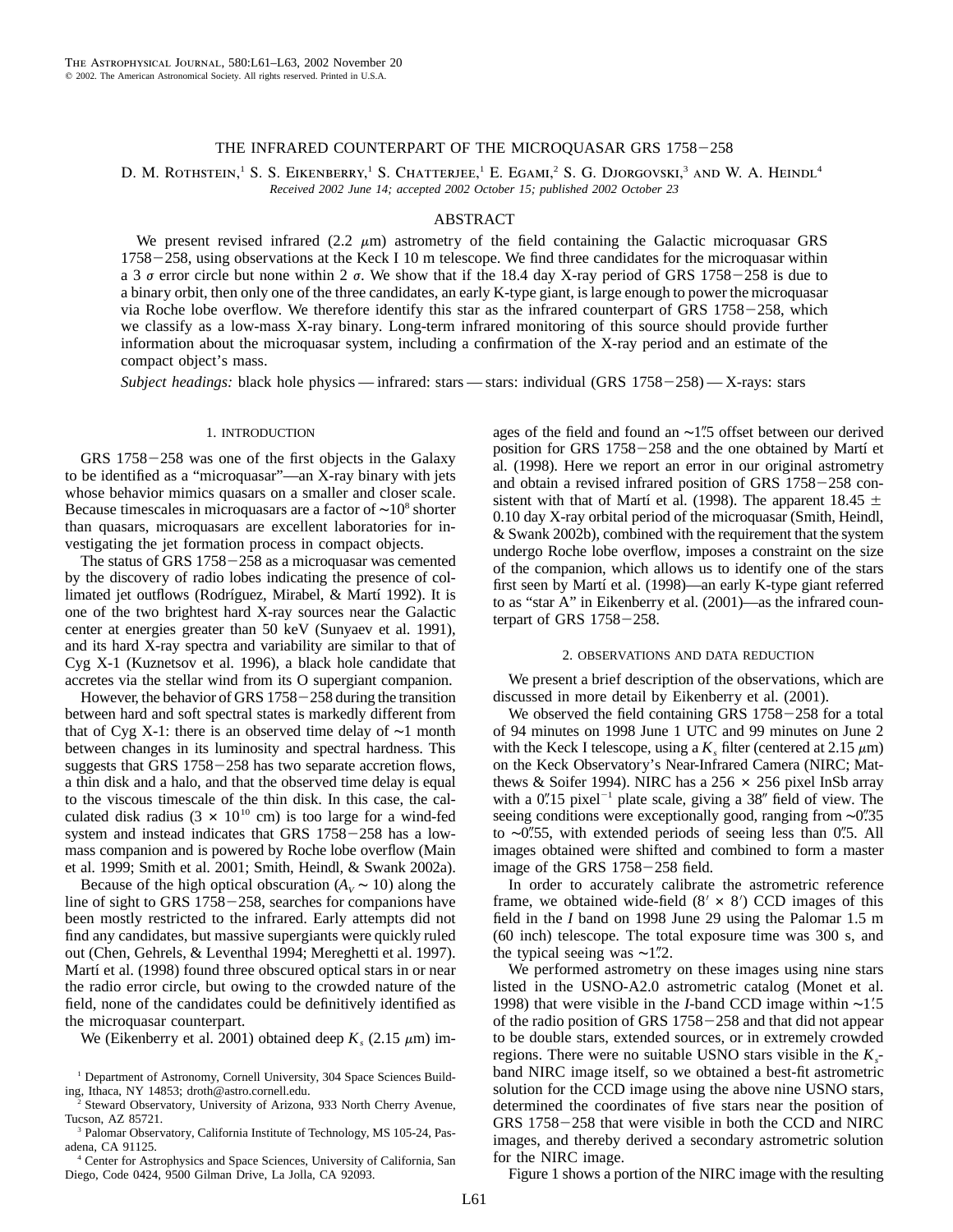

FIG. 1.—Close-up  $(12'' \times 12'')$  Keck  $K_s$ -band image of the field of GRS  $1758 - 258$ . North is up, and east is to the left. Our 2  $\sigma$  error circle (1.3 diameter) for the microquasar position is shown; it is virtually identical to the error circle obtained in Fig. 2 of Martí et al. (1998). The stars labeled A, B, and C are discussed further in the text.

position of GRS  $1758-258$ . We used the Very Large Array (VLA) position  $\alpha$ (J2000.0) = 18<sup>h</sup> 01<sup>m</sup>12.395,  $\delta$ (J2000.0) =  $-25^{\circ}44'35''90$  (Mirabel & Rodríguez 1993), which we have confirmed through a reanalysis of the VLA data. This is also consistent with the VLA position determined by Martí et al. (2002) using more recent observations and with the X-ray position determined by *Chandra* (Heindl & Smith 2002).

Our 2  $\sigma$  error circle of radius 0.64 was determined by combining the 0.'' uncertainty in the radio position (Mirabel  $\&$ Rodríguez 1993), the less than 0.1 uncertainty in the radiooptical frame tie (da Silva Neto et al. 2000), and our calculated rms residuals for the CCD astrometric solution  $(0.28)$  and the CCD to infrared solution  $(0\rlap.{''}05)$ . We note that the accuracy of the radio-optical frame tie in this region of the sky may be worse than the nominal value (because of the paucity of quasars in the Galactic plane), so our  $2 \sigma$  error circle may be an underestimate. The GRS  $1758-258$  position obtained here is consistent with that of Martí et al. (1998)—the discrepancy reported in Eikenberry et al. (2001) was due to a transcription error in shifting CCD images while performing the astrometry for that paper.

We find no sources within the  $2 \sigma$  error circle, but three sources appear within 3  $\sigma$ —those labeled A, B, and C in Figure 1. Star A is at a distance of  $0\rlap{.}^{\prime\prime}8$  from the GRS 1758 $-258$  position, star B is at 0.9, and star C is at 0.7. At the center of the GRS  $1758-258$  error circle, the pixel-to-pixel variation is heavily dominated by background gradients from the nearby stars, but we estimate an upper limit of  $m_{K_s} \leq 18$ , at the 95% confidence level, on any star not detected.

Eikenberry et al. (2001) performed photometry on stars A, B, and C in the  $K_s$  band and estimated their absolute magnitudes assuming an extinction of  $A_{K_s} = 0.9$  mag (derived from the neutral hydrogen column density along the line of sight to GRS  $1758-258$ ; Mereghetti et al. 1997) and a distance of 8.5 kpc. They found that star A is consistent with an early K-type gi-



FIG. 2.—Possible values of the companion radius for the GRS  $1758-258$ system, as a function of companion mass. The shaded region represents the minimum radius required to undergo Roche lobe overflow, for compact object masses between 1 and 30  $M_{\odot}$  and orbital periods within 18.45  $\pm$  0.30 days. The solid line shows the mass-radius relation for zero-age main-sequence stars, and the dashed line shows the mass-radius relation for giants, with the approximate locations of stars A, B, and C overplotted (see text and Fig. 1).

ant—as proposed by Martí et al. (1998) based on multiband photometry and near-infrared spectroscopy—and stars B and C are consistent with early A-type main-sequence stars.

### 3. DISCUSSION

In the following discussion, we assume that the X-ray emission from GRS  $1758-258$  is powered by accretion via Roche lobe overflow (Main et al. 1999; Smith et al. 2001, 2002a) and that its  $18.45 \pm 0.10$  day periodicity (Smith et al. 2002b) is due to a binary orbit.

For Roche lobe overflow to occur, the radius of the companion star must satisfy

$$
R_s \ge \frac{0.49q^{2/3}}{0.6q^{2/3} + \ln\left(1 + q^{1/3}\right)} a,
$$

where  $q$  is the mass ratio of the companion to the compact object and *a* is the binary separation (Eggleton 1983). Assuming a circular orbit and the period given above, we can eliminate *a* and find the minimum value of  $R<sub>s</sub>$  in terms of the companion and compact object masses.

The shaded region of Figure 2 shows the minimum values of R<sub>s</sub> required for Roche lobe overflow, as a function of companion mass, for compact objects between 1 and 30  $M_{\odot}$  and periods within 3  $\sigma$  of 18.45 days. Also shown is the massradius relation for the zero-age main sequence and for giants (Drilling & Landolt 2000), with the approximate locations of our stars A, B, and C marked for clarity.

It is clear that star A, the early K-type giant, is the only one consistent with Roche lobe overflow. Even in the case of an elliptical orbit, an eccentricity  $\geq 0.9$  would be required for stars B or C to undergo brief periods of Roche lobe overflow at their minimum orbital separation, and there is no evidence in the X-ray light curve of GRS  $1758-258$  for such intermittent behavior. Any other star large enough to undergo Roche lobe overflow in this system would have been detected within our astrometric error circle if it were located within the Galaxy—for example, a K0 giant would need to be farther than 60 kpc to fall below our detection limit of  $m_{K_s} = 18$  (assuming  $A_{K_s} =$